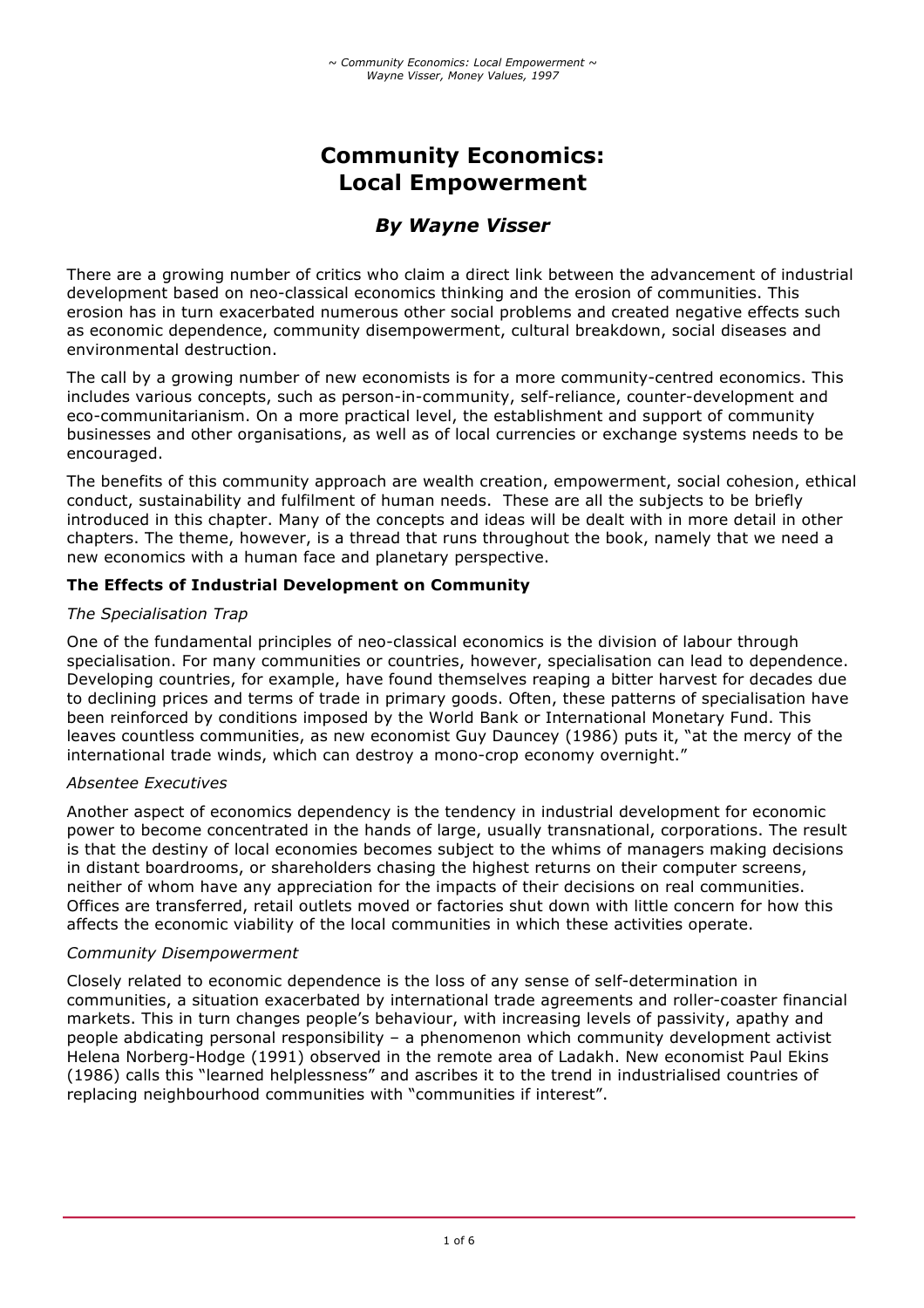# *Cultural Imperialism*

Another claimed effect of industrial development is the reduction of cultural diversity and creation of a monoculture. Individuals experience a loss of identity, as they feel pressured to conform to idealised images presented by Western media or corporate advertising. "Barefoot economist" Manfred Max-Neef (1991) talks of this is terms of "patterns of consumption, exported by the affluent countries and imposed upon Third World countries [which] threaten their cultural identity." Some go so far as to call this "cultural imperialism".

#### *Social Costs*

Ecological economists Herman Daly and John Cobb (1989) suggest that the devaluation of communities in the name of free trade results in community standards such as social security, medicare and unemployment benefits all being "competed away" since they are regarded as costs. The experience of the Ladakhi community related by Norberg-Hodge (1991) also suggests an increase in the "diseases of civilisation" such as cancer, strokes and diabetes. Other social costs may include periodic unemployment, family instability and high rates of divorce, physical disease, mental illness, crime, delinquency and drug addiction.

#### *Environmental Destruction*

Following on from their previous argument, Daly and Cobb (1989) also claim that free trade is "an invitation to the tragedy of the commons", since conservation standards, like social services, will be competed down. Irrespective of economic theory, the environmental impacts of centralised, largescale industrial economies are clearly visible for all to see. Consumption of resources, utilisation of energy and production of wastes all increase exponentially as an economy urbanises and adopts Western lifestyles. People become numb to the incredible beauty and critical importance of the environment when they are surrounded by cities of concrete, artificial light and sterilised air.

#### **Concepts for Community-Centred Economics**

#### *Person- in-Community*

Daly and Cobb (1989) suggest that neo-classical economics (or chrematistics) which "abstracts the market from the community" needs to be replaced by community economics (oikonomia) which "views the market from the perspective of the total needs of the community". In order to do this, the popular concept of individuals as "free rational utility-maximising consumers" (Homo-economics) needs to be replaced by the concept of "person-in –community". The economic framework which they develop on this basis places greater importance on patterns of relationships in a community that are meaningful and personally satisfying, relative local self-sufficiency, decentralisation of the economy and environmental sustainability.

#### *Self-Reliance*

Max-Neef (1991) calls for the "logic of economics" which perpetuates financial, technological and cultural relationships of dependence to be replaced by an "ethics of well-being" based on the satisfaction of fundamental human needs and on the generation of growing levels of self-reliance. The principles of self-reliance are described as: (1) the satisfaction of basic human needs while not limiting economic activity to the basics only; (2) reliance on the community for economic goods and services which fulfil basic needs; (3) trade over and above this only when the net balance of costs and benefits between parties, including externalities, is as equal as possible; and (4) inclusion of compassion and a will to resist violence, direct or structural, from the outside.

#### *Counter-Development*

Norberg-Hodge (1991) believes industrial development needs to be resisted and reversed in a process she calls "counter-development", which embodies the following characteristics: (1) active support of ecological and cultural diversity; (2) promoting of economic decentralisation and selfreliance; (3) employment of appropriate technology; (4) nurturing and support of local knowledge;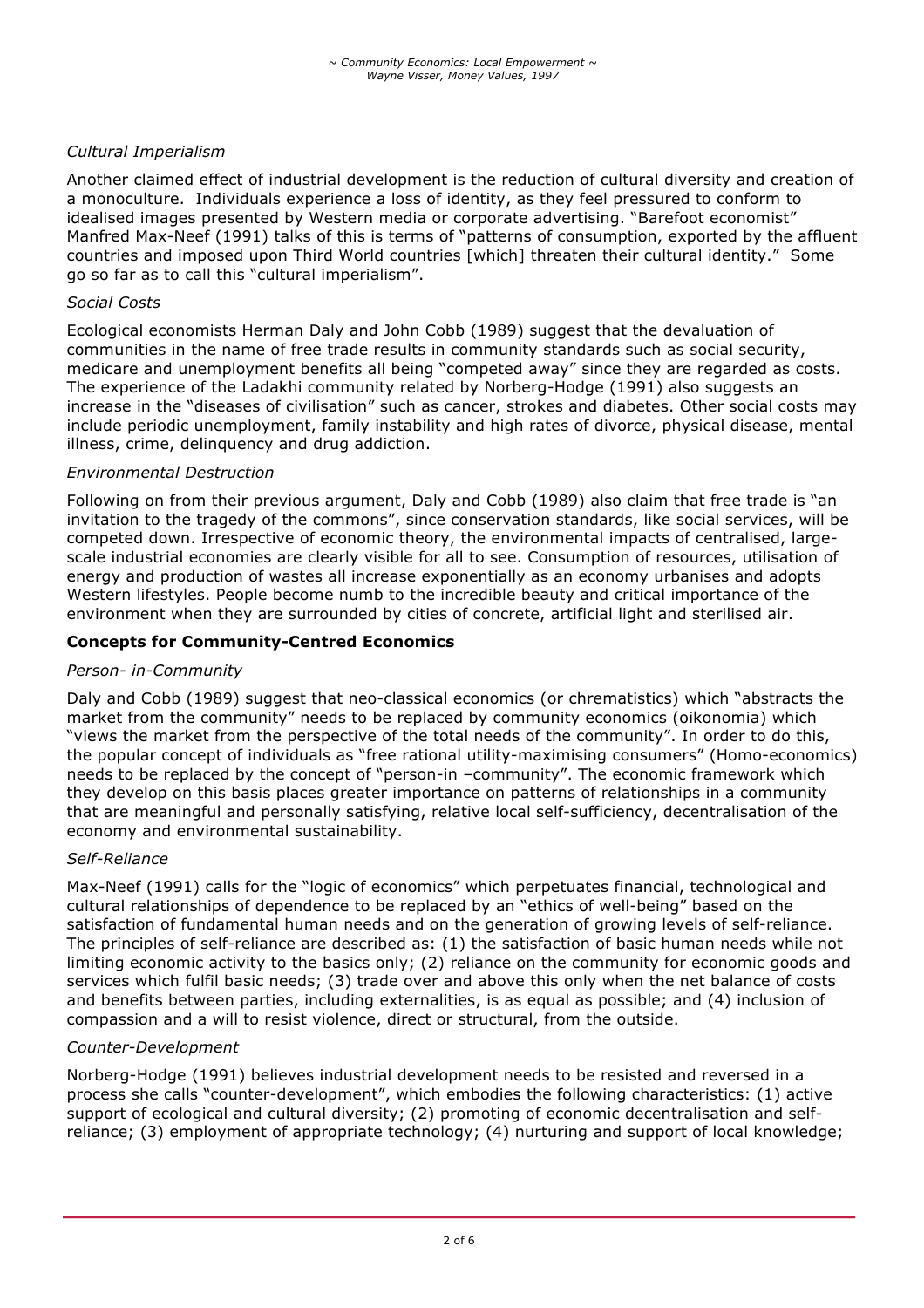and (5) development of a broader world view of interdependence based on intimate connection to community and place.

## *Eco-Communitarianism*

UK political activist, Jonathan Porritt (1995) proposes "eco-communitarianism" as an alternative to industrial development and derives the following basic tenets: (1) human scale and the appropriateness of scale to a specific ecological context; (2) balance between rights and responsibilities, including responsibilities to earth, other creatures and future generations; (3) selfreliance, including the ability to provide meaningful work; (4) the community theme of systems, including natural systems embedded in physical communities; and (5) ethics, which involves a new concept of success rooted more in spirituality than greed.

# **Practical Application of Community-Centred Economics**

## *Community Financial Organisations*

One way to reverse the destructive community effects of capital drainage from local areas is to establish community financial organisations. According to Australian community activist J Jordan (1994), the lead in this area came from the emergence of community revolving funds in the US during the seventies and was picked up in Australia since the mid-eighties. She cites the Maple Street Cooperative as a prime example. In 1994, after less than ten years of existence, the community financial organisation had an asset base of a million dollars, with 2,600 members from the local community of Maleny, and had provided finance for 78 new jobs within 33 new businesses. Other good examples include the J.A.K. cooperative banks in Sweden and the Caja Laboral Popular of Mondragon, Spain. Some of the beneficial aspects of these organisations are that they can: (1) foster a measure of local financial autonomy; (2) provide a democratic structure to determine money priorities in the community; (3) provide a community revolving fund; (4) direct money to worthwhile projects; and (5) empower the community immeasurably.

#### *Community Businesses*

Community businesses have an important role to play in revitalising the local economic order. Often these take the form of co-operatives, but Canadian business development professor Greg MacLeod (1992) notes that they should take on whatever structure is most appropriate for the local context and needs. More important than their structure is that resources, labour, shareholders and reinvestment of profits are all, as much as possible, local. Case studies include New Dawn Enterprise in Canada, Mondragon in Spain, and the Brairpatch Network. The latter is a loose affiliation of approximately 800 community businesses in Japan, Sweden, Finland and Canada. These businesses seem to be proving far more successful and sustainable than those in the main stream: while the average failure rate for most US companies in the first three years of operation is 80 percent, it has only been 5 percent for the Briarpatch businesses.

## *Micro-Organisations*

A considerable portion of economic activity takes place outside the visible, monetised economy. Max-Neef (1991) refers to this as the work of "micro-organisations" of the "invisible world". They include youth and women's movement, cultural and ecological groups, charities and welfare organisations, self-help and activist networks – all groups of people who are doing productive work in communities but are not recognised by the formal economy. Their activities are a vital element in the healthy functioning of community economies and hence, all efforts to support and strengthen these organisations should be made.

## *Local Exchange Systems*

Various forms of exchange systems for goods and services are one way to empower communities to meet their own needs. The simplest and most time-tested of these are barter systems. The prevalence of this practice is suggested by Daly and Cobb (1989), who estimate that 10-20 percent of world trade takes this form. There are also examples of service-exchange systems, usually based solely on the value of time rather that any presumed market values for services. Under one of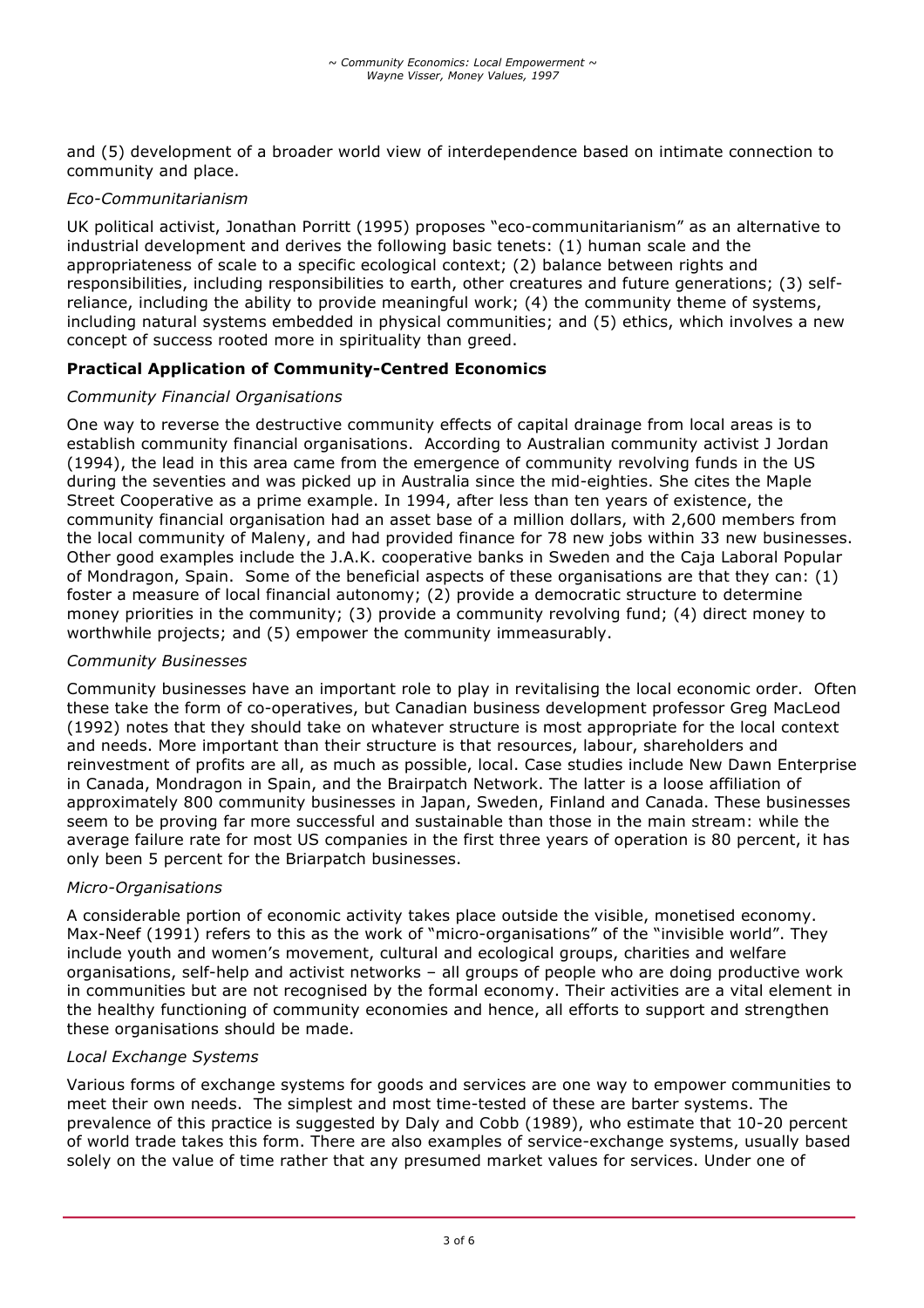these, the Time Dollars system developed in the US by Edgar Cahn in 1990, it was reported that over 3,000 participants were providing about 15,000 hours of service a month in nine states. Another, WOMANSHARE, a service exchange network started in 1991 for women in New York City, grew so rapidly that by 1993 members were offering each other 60 different kinds of instruction and 130 different services.

# *Local Currencies*

The creation of local currencies has historically been a way to regenerate local wealth and reduce dependency on unpredictable macro-economic forces. The best known example of this is the "stamp script money" which Silvio Gesell started in the Austrian town of Worgl during the years of the Great Depression of the 1930s. A similar initiative was undertaken in 1972 in the US town of Exeter where Ralph Borsodi experimented for one year with a local currency called "Constants" which he based on a standard of value using thirty commodities in an index similar to the Dow Jones Average. There have been numerous other local currencies introduced around the world since these, including for example "Time Dollars", "Farm Notes", "Womanshares" and "LETS".

# *LETS*

LETS (Local Exchange Trading System), more than any other parallel community currency, has spread the most widely internationally. LETS was first established by Micheal Linton in 1983 when his rural community in British Columbia, Canada, was devastated by an economic recession. The system allows members to trade both goods and services, using a combination of conventional dollars and community-created credits called "Green Dollars", and keeping track of members balances in a central computer program. By 1990, Linton's system had 600 members with a yearly turnover of \$325,000 (green). LETS is now in operation in Canada, the US, England, Australia and New Zealand. Other similar systems are the WIR Network in Switzerland and Ithaca Money in New York. Jordan (1984) suggests that all these community currency and exchange systems have the advantage of: 1) being created in the community at the time when it is needed; (2) having availability limited only by the time and energy of participating individuals; (3) only being useful in its trading function, rather than being used for hoarding (no interest is paid); and (4) being simple to use and safely limited to usefulness only within the community.

# **Benefits of Community-Centred Economics**

There are clearly a series of benefits which can be associated with community-centred economics, which are discussed briefly below.

## *Wealth Creation*

Jordan (1994) notes that the premise of all the various kinds of local economic development discussed above is that "the real wealth in communities lies in the goods and services of that community, not in the money available to it." Similarly, says Dauncey (1986), "prosperity is a function of circulation of wealth, not of the crude quantity of wealth." The lesson of communitycentred economics is that communities can and do create their own wealth through encouraging local trade, supporting community businesses, and creating work and hence jobs for themselves.

## *Empowerment and Self Esteem*

By fostering self-reliance, communities and the individuals in them feel more in control of their own destinies. Community-centred economics also helps to counteract the destructive feelings of uselessness created by the impersonal formal economic system. As Brandt puts it: "Learning new skills or discovering that you can meet various everyday needs directly and that you can create beauty or solve problems without having to rely of outside experts, all contribute to self-esteem." Similarly, new economist J Galtung (1986) says that "self-reliance is psycho-politics as much as economics; it pre-supposes, and builds, self-respect."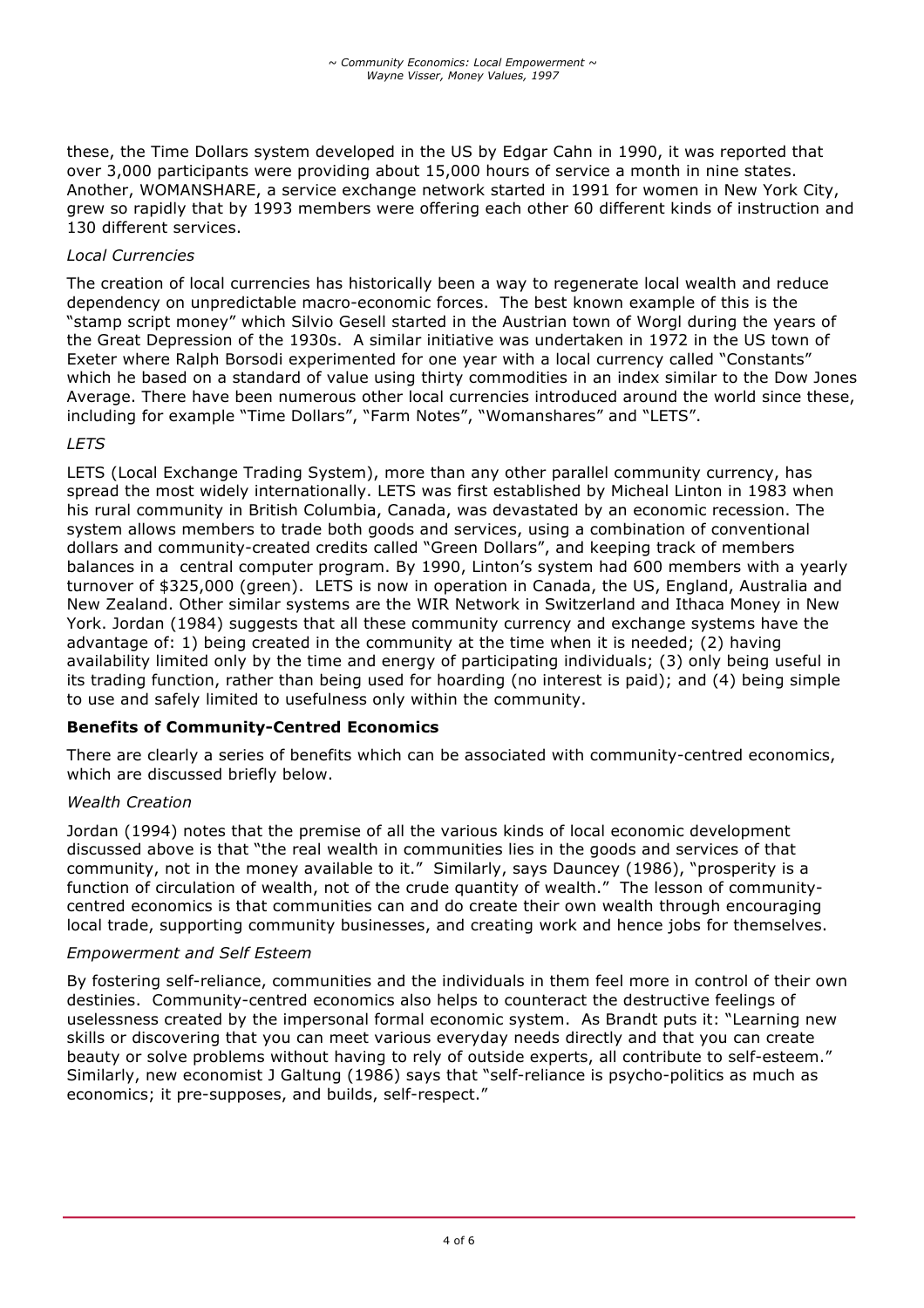# *Social Cohesion*

Norberg-Hodge (1991) draws on her experience of the Ladakhi community when she suggests that a more community-centred economic system increases social cohesion, in the form of greater cooperation and mutual support as opposed to selfish, competitive behaviour. This also manifests in a greater sense of cultural integrity and celebration of this timeless heritage. She believe this social cohesion is rooted the "fabric of local interdependence" and "deep, long lasting connections to other people" and in the feeling of individual security which this brings. This is the same notion which underlies Daly and Cobb's (1989) concept of an economics of person-in-community, namely "persons are internally related to one another i.e. their relationships define their identities as persons."

#### *Ethical Conduct*

Ekins (1986) observes that various codes of conduct and instruments of regulation and control "are likely to have to be invoked far less often in a locally-based economy than in an economy with long supply and distribution chains, primarily conceived in terms of national and international markets." Free trade critic, I Ropke (1994), explains why this is the case, saying the "ethical constraints on our behaviour can only be developed if we are confronted in a very direct way with the consequences of our behaviour. Thus, the existence of ethical constraints depends upon the predominance of a daily life with close relationships to other people and nature." Hence, communities, not free markets, are likely to be more self-regulating for the best social good.

#### *Sustainability*

As already inferred in the previous paragraph, sustainability is better achieved if economic empowerment exists at a local level, since communities are more sensitive to ecological feedback information and more ethically constrained than remote corporate executives or government officials. Environmental problems are reduced also because of the smaller scale and greater ease of achieving closed production circuits in community-based economic activities. The fact that Local Agenda 21 exists also seems to support this view, namely that many environmental solutions are to be found at a local level.

#### *Fulfilment of Human Needs*

Community-centred economics also achieves a broad spectrum of satisfaction of fundamental human needs, and in satisfying specific needs seems less prone to violating others. This achievement is described by Max-Neef (1991) as follows: "By lessening economic dependence, subsistence is safeguarded. Furthermore, it fosters participation and creativity [and] it stimulates and reinforces cultural identity through an increase in self-confidence." New economist K Parker (1993) also notes that by adopting this approach, "a community can seek to maximise the growth of meaning, rather than of material production."

## **Conclusion**

This chapter has sought to demonstrate that, not only is a more community-centred economics needed, but that conceptual and practical tools for its promotion exist and are gaining in popularity. This is testimony to a recognition by a number of socio-economic reformers that we cannot simply opt out of the current economic system or idly await its collapse. There is no "out" and if the system were to collapse, an important element that this movement seems to bring to the prevailing field of economics is its emphasis on the importance of the human, qualitative side of economics. In essence, community-centred economics is a reminder to all of us that the function of economics is to serve humanity and the Earth and not the other way around.

#### **References**

Daly, H.E. and Cobb, J.B. (1989) For the Common Good: Redirecting the Economy Towards Community, the Environment and a Sustainable Future. Green Print, London.